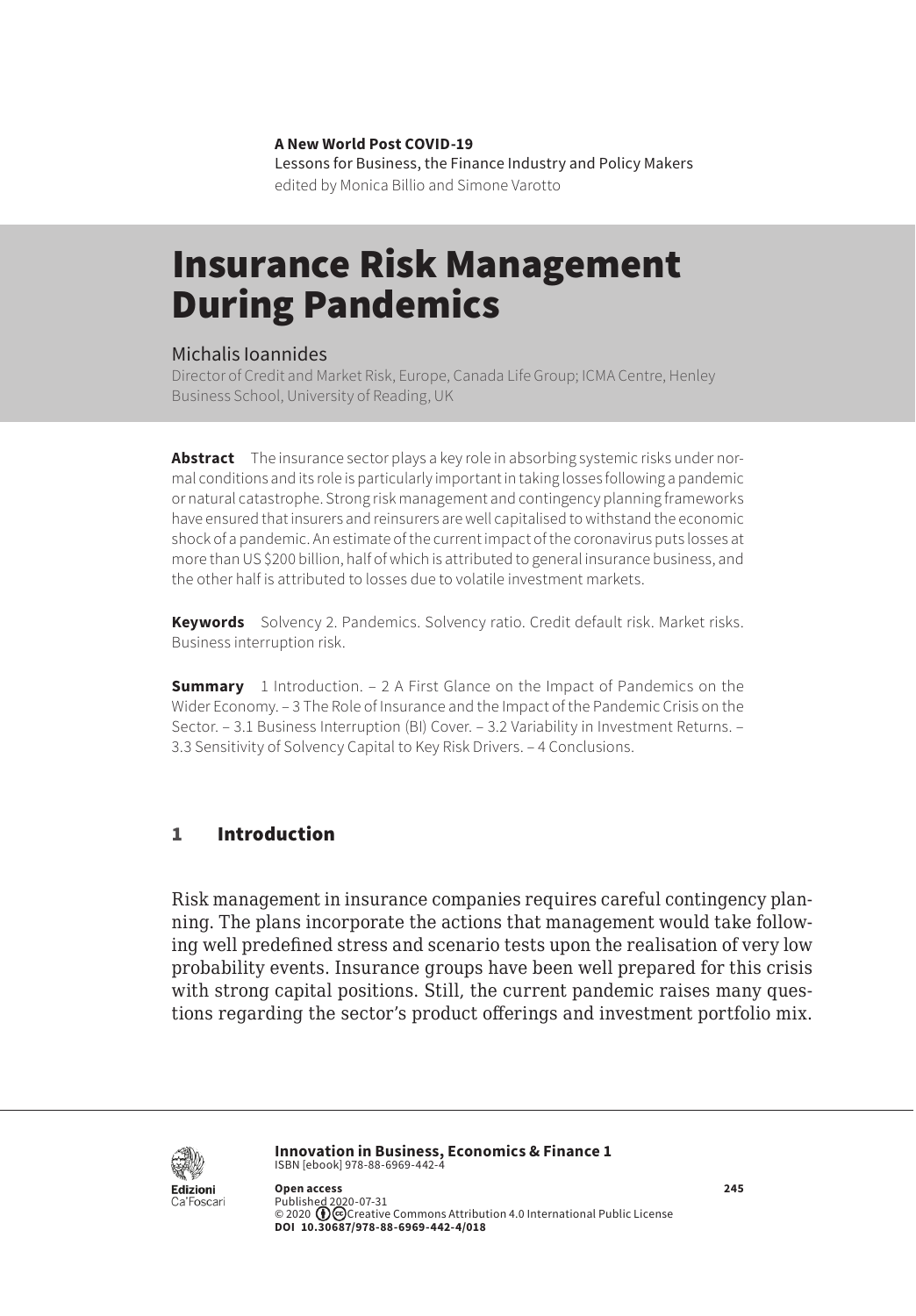<span id="page-1-0"></span>Section 2 of this chapter briefly reviews the impact of past crises on economic output. Section 3 discusses the role of insurance and the impact of the current crisis on the sector.

## 2 A First Glance on the Impact of Pandemics on the Wider Economy

Severe acute respiratory syndrome coronavirus 2 (SARS-CoV-2) will reclassify<sup>1</sup> the emergence of infectious diseases amongst the key top risks, in terms of impact and likelihood of occurrence, that should be anticipated in financial institutions' business planning. Given the right conditions, COVID-19, the name of the disease caused by the highly virulent pathogen SARS-CoV-2, unexpectedly spread across borders to disrupt the longest run of world economic growth on record, to devastate communities, cities and continents posing unprecedented health and financial stability challenges.

This event is not the first pandemic event in history. Pandemics are amongst the deadliest events in human history. Events such as the 1918-19 'Spanish Flu' and the medieval 1347-51 bubonic plague known as 'Black Death' tortured the world causing pronounced increases in excess mortality.<sup>2</sup> DeWitte (2014) reports that Black Death is estimated to have killed 30% to 50% of the European population at that time. In addition to widespread increases in mortality and morbidity, pandemics can cause fiscal deficits in the short-term and can be the primary cause for long-term pronounced negative shocks to economic growth. Table 1 presents a non-exhaustive list of these events over the last century, and details the significant blow to life and to the economy that these have delivered in the past.

<sup>1</sup> Infectious diseases were kept consistently outside the World Economic Forum's (WEF) top five risks. The WEF, in its 2020 Global Risks Report, classified infectious diseases amongst the top 10 risks in terms of impact, but assigned a lower probability of realisation than the average probability assigned to other risks ([http://www3.we](http://www3.weforum.org/docs/WEF_Global_Risk_Report_2020.pdf)[forum.org/docs/WEF\\_Global\\_Risk\\_Report\\_2020.pdf](http://www3.weforum.org/docs/WEF_Global_Risk_Report_2020.pdf)).

<sup>2</sup> Excess mortality is a term used in epidemiology and public health to refer to the number of deaths above the level expected under normal conditions. The World Health Organisation define 'excess mortality' as the "mortality above what would be expected based on the non-crisis mortality rate in the population of interest. Excess mortality is thus mortality that is attributable to the crisis conditions. It can be expressed as a rate (the difference between observed and non-crisis mortality rates), or as a total number of excess deaths" (<https://www.who.int/hac/about/definitions/en/>).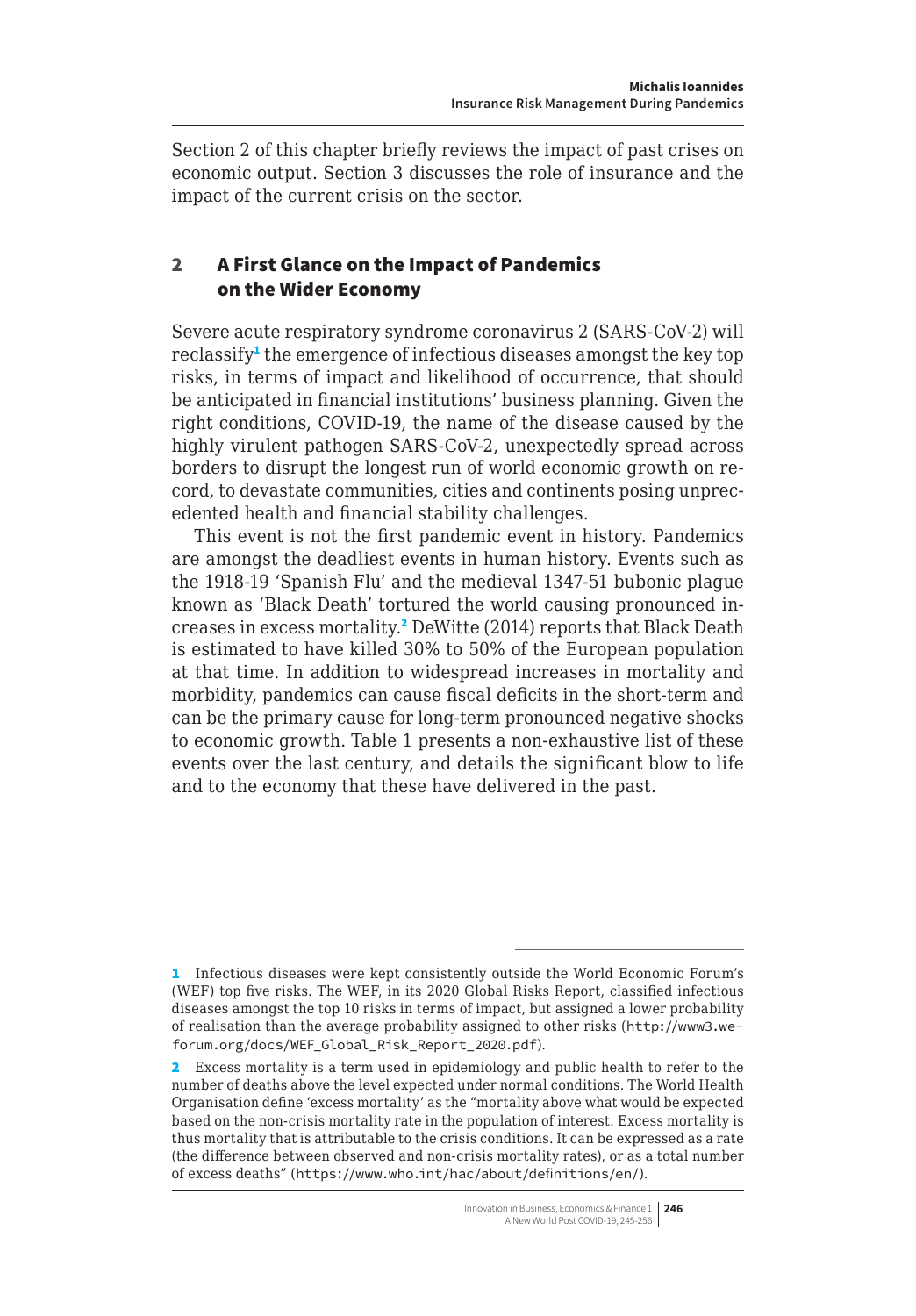**Table 1** Notable pandemics and epidemics and the impact on human life and the economy. Adapted mainly from Madhav et al. 2018 and other sources as stated in the table

| <b>Starting</b><br>Year | Event               | <b>Estimated mortality</b>                                                | <b>Estimated economic</b><br>impact                                                            |
|-------------------------|---------------------|---------------------------------------------------------------------------|------------------------------------------------------------------------------------------------|
| 1918                    | 'Spanish Flu'       | 20mn-100mn deaths<br>(Johnson, Mueller 2002)                              | GDP loss of 11% in the US,<br>17% in the UK and 15%<br>in Canada (McKibbin,<br>Sidorenko 2006) |
| 1957                    | 'Asian flu'         | 0.7mn-1.5mn deaths<br>(Viboud et al. 2016)                                | GDP loss of 3% in the US,<br>UK, Canada, and Japan<br>(McKibbin, Sidorenko 2006)               |
| 1968                    | 'Hong Kong Flu'     | 1mn deaths (Mathews<br>et al. 2009)                                       | US \$23bn to US \$26bn direct<br>and indirect costs in the US<br>(Kavet 1977)                  |
| 1981                    | HIV/AIDS            | 36.7mn death                                                              | 2%-4% annual loss in GDP<br>growth in Africa                                                   |
| 2003                    | <b>SARS</b>         | 744 deaths across 37<br>countries (Wang, Jolly 2004)                      | Overall economic loss<br>of US \$50bn (FT 2009)                                                |
| 2009                    | 'Swine Flu'         | 151.7k to 575.5k deaths<br>(Dawood et. 2012)                              | GDP loss of US \$1bn                                                                           |
| 2013                    | Ebola outbreak      | 11,323 deaths<br>Mainly West Africa                                       | US \$2.8bn for Guinea, Liberia<br>and Sierra Leone<br>(World Bank 2014)                        |
| 2015                    | Zika virus outbreak | 2,656 reported cases<br>of microcephaly (WHO 2017)<br>across 76 countries | US \$7bn to US \$18 bn loss<br>in Latin America and the<br>Caribbean (UNDP 2017)               |

The coronavirus pandemic is savaging the world economy. By the end of Q2 2020, the "global economy is in its most precarious position since the global financial crisis",<sup>3</sup> and was entering the deepest and possibly the shortest recession in living memory. That view is reflected in the IMF's recent update on the growth of the world economy. The IMF forecasts a contraction of -4.9% in world GDP, a change of -1.9% from its previous update in April. At the end of 2019, world GDP is reported at c. US \$142 trillion in purchasing power parity terms (i.e. international dollars). The IMF's estimate would imply a staggering contraction of c. -\$6.95 trillion from the 2019 year-end figure in purchasing power parity terms.

At the time of writing (end of May-mid June 2020), the latest economic data point to a rapid slowdown to economic activity resulting

<sup>3</sup> Quote from Laurence Boone's, OECD Chief Economist, article "Tackling the Fallout from the Coronavirus", published at [https://oecdecoscope.blog/2020/03/02/tack](https://oecdecoscope.blog/2020/03/02/tackling-the-fallout-from-the-coronavirus/)[ling-the-fallout-from-the-coronavirus/](https://oecdecoscope.blog/2020/03/02/tackling-the-fallout-from-the-coronavirus/).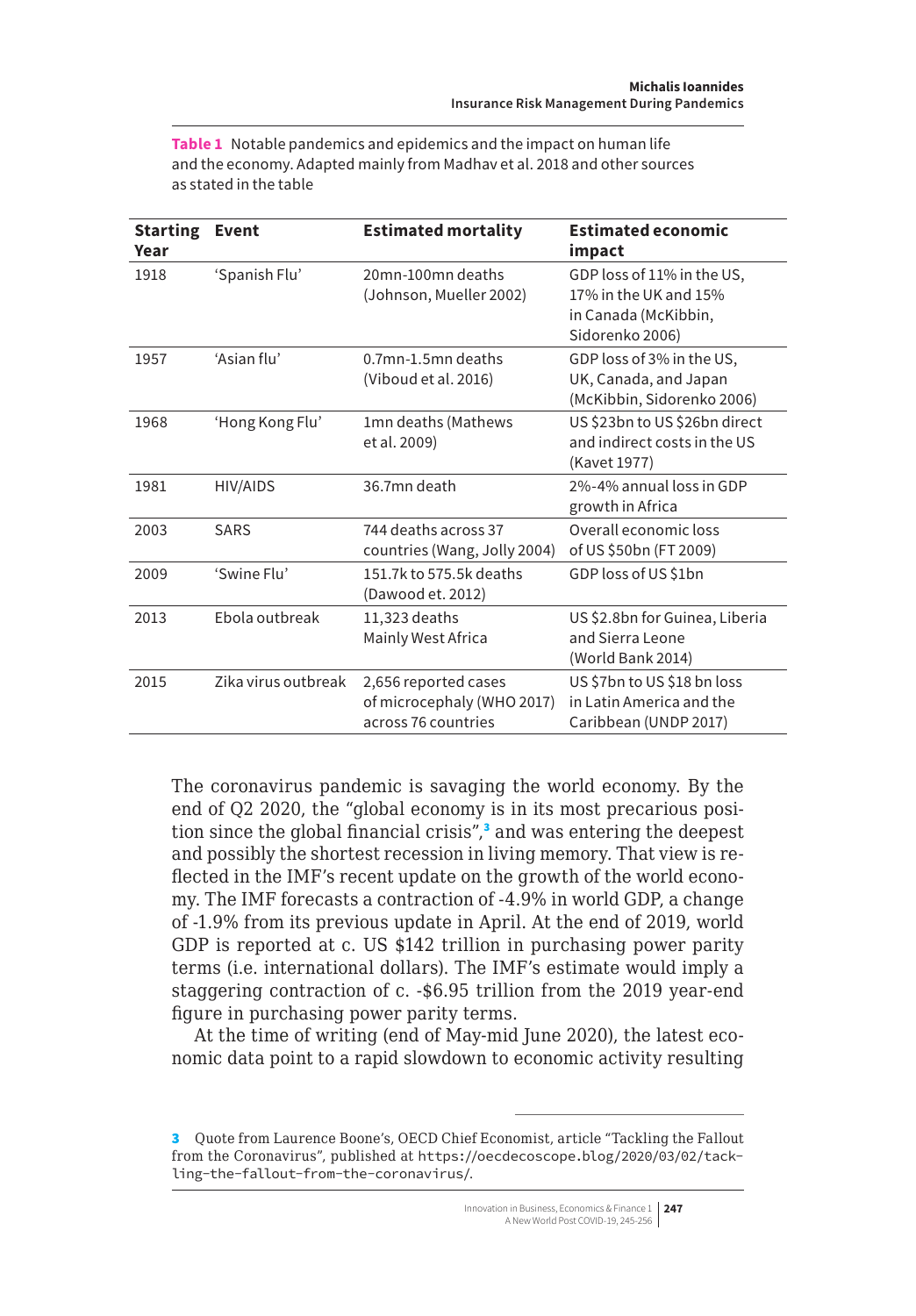<span id="page-3-0"></span>in widespread business closures, near-universal event cancellations, remote working, and a general disruption of supply chains. Some of these key risks can be covered privately through insurance.

## 3 The Role of Insurance and the Impact of the Pandemic Crisis on the Sector

The insurance sector plays a key role in absorbing systemic risks under normal conditions, and its role is particularly important in taking losses following a pandemic or natural catastrophe caused by an earthquake or extreme weather event. Insurers and reinsurers act as financial intermediaries to provide effective risk transfer of financial and biometric risks, natural catastrophes and man-made disasters and pandemic risks. Reinsurers provide cover to life insurers against adverse mortality experience and stand to incur losses as big as the economic losses inflicted by natural catastrophes. Traditional retrocession and risk pooling methods provide the mechanisms for effective risk transfer and accumulation of capital.

For example, the Swiss Re Institute (2020) reports that in 2019, insurance provided cover for US \$60 billion of the US \$146 billion of economic losses inflicted by disasters. This cover is lower than in each of the previous two years due to the absence of severe hurricanes in the US, and is below the annual average of US \$75 billion over the previous 10 years.

SCOR, the French reinsurance group, limits its exposure to natural catastrophes to 10% of its eligible own funds<sup>4</sup> (i.e. €980 million) and 20% for pandemic risks (i.e.  $£1.970$  billion). SCOR monitors its key risk drivers and extreme scenario exposures against predefined risk tolerance limits. Table 2 provides SCOR's expected loss in extreme scenarios calibrated to the 1-in-200 year single events. The cost of a pandemic event is estimated just under  $E1.5$  billion.

<sup>4</sup> Eligible own funds as the name implies are the insurers/reinsurers' own capital that are available to absorb losses. Pursuant to Article 88 of the Solvency 2 Directive (EU Directive 2009/138/EC), own funds are composed of the excess of assets over liabilities and subordinated liabilities. Own funds items are classed into three tiers.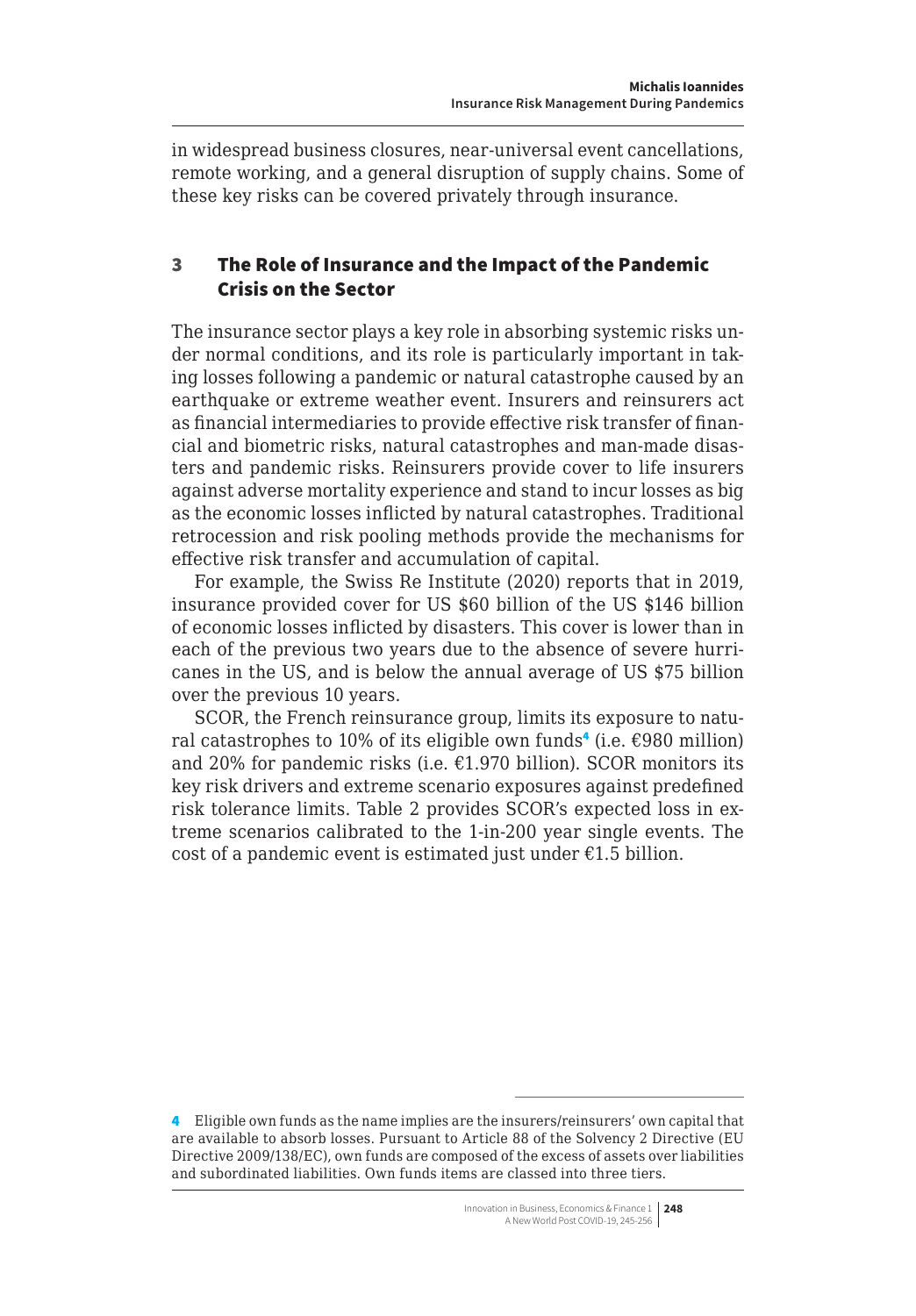|                                                                                                        | in€mn | Risk Capacity <sup>*</sup> in €mn |
|--------------------------------------------------------------------------------------------------------|-------|-----------------------------------|
| North Atlantic Hurricane                                                                               | 660   | 980                               |
| U.S Earthquake                                                                                         | 460   | 980                               |
| <b>EU Wind</b>                                                                                         | 670   | 980                               |
| Japanese Earthquake                                                                                    | 250   | 980                               |
| <b>Terrorist Attack</b>                                                                                | 230   | 980                               |
| Pandemic                                                                                               | 1,470 | 1,970                             |
| * The exposure amount by risk that SCOR is willing to accept in pursuit of its<br>business objectives. |       |                                   |

**Table 2** Controlling risk appetite. Lessons from SCOR. Source: Company disclosure<sup>5</sup>

Pandemics could also have serious consequences for insurers. The economic loss caused in 2003 by the SARS epidemic is estimated at c. US \$50 billion and was mostly attributed to decreased travel and consumer spending. It is conceivable that all the shocks in table 2 could eventually materialise someday, but it is highly unlikely that all these single events will occur in the same year.

Today, the current impact of the coronavirus is being felt on both sides of insurers' balance sheets. Lloyd's of London projects total industry losses<sup>6</sup> amounting to more than US \$200 billion, half of which is attributed to general insurance business, and the other half is due to losses from volatile investment markets. The lines of general insurance business that are likely to generate a larger proportion of the overall insured losses are event-cancellation cover, and US, UK and European business interruption cover. Other lines such as Contingency, Director and Officers, employment practices liability, general liability, mortgage, marine aviation, trade credit and surety and workers compensation will contribute less to the total insured losses. Other lines of business such as motor classes provide a positive offset to the bottom-line earnings along with an expected reduction in expense ratios.

Figure 1 illustrates the industry's largest reported losses realised in Q1 2020 in the EMEA region **[fig. 1]**. Munich Re's and Allianz Group's losses are associated mostly with general insurance business lines, but are mixed with losses realised due to natural catastrophes. No material COVID-19 claims impact (either mortality or critical illness) emerged in the first quarter of 2020.

<sup>5</sup> Kessler 2019. Presentation to investors.

<sup>6</sup> See <https://www.ft.com/content/51d32286-5264-4c93-80c3-3d0b0fd4558a>.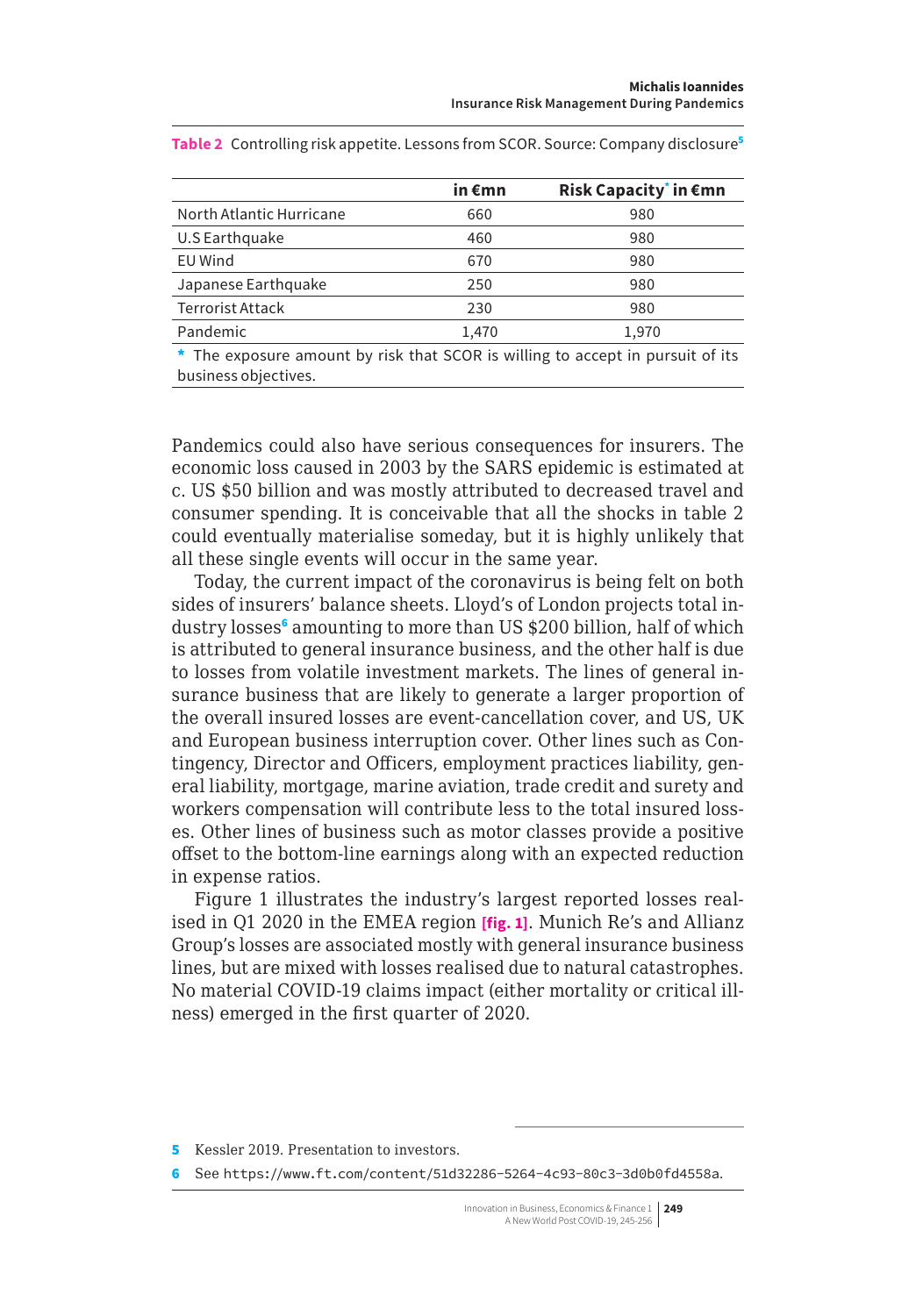**Michalis Ioannides Insurance Risk Management During Pandemics**

<span id="page-5-0"></span>

**Figure 1** Q1 of 2020 pandemic losses reported by selective European insurance groups. The figure illustrates that in Q1 Munich Re and Allianz Group reported the largest losses associated with the pandemic and natural catastrophes. Loss estimates reflect the actual figures reported in the interim reporting figures of the selected insurance groups: \* denotes a conversion of the loss in  $\epsilon$  using the average exchange rate over Q1, \*\* denotes only travel insurance and disability insurance claims

#### **3.1 Business Interruption (BI) Cover**

BI cover protects a business against economic losses due to property damage inflicted during periods of suspended operation. Most businesses carry BI insurance as part of their property insurance. In most cases, contagious diseases do not constitute property damage, especially when passed from person to person. Most of the BI cover provides cover against flood, fire and other physical damage to buildings. Only a minority of insurance policies have extensions that provide cover for infectious diseases. For example, in 2003, Mandarin Oriental hotels in Hong Kong, Malaysia, Singapore and Thailand suffered economic losses due to cancellations and reduced restaurant sales stemming from the SARS outbreak. Mandarin Oriental International Ltd recovered US \$16 million from its insurers to pay for such business interruption losses.<sup>7</sup>

Following the aftermath of the SARS epidemic, insurers sought to re-design the type of insurance cover offered by adding exclusions for bacterial or viral infections to their coverage. Most insurers applied ISO standard wordings to exclude business interruption claims caused by an infectious disease. However, displeased policyholders, especially small businesses, argue that these new additions are subject to interpretation. In particular, they argue that policy wording such as the "in-

<sup>7</sup> Page 3 of Jardine Strategic Holdings Ltd 2003 Press release recovered from SEC's archive at <https://www.sec.gov/Archives/edgar/vprr/0401/04010312.pdf>.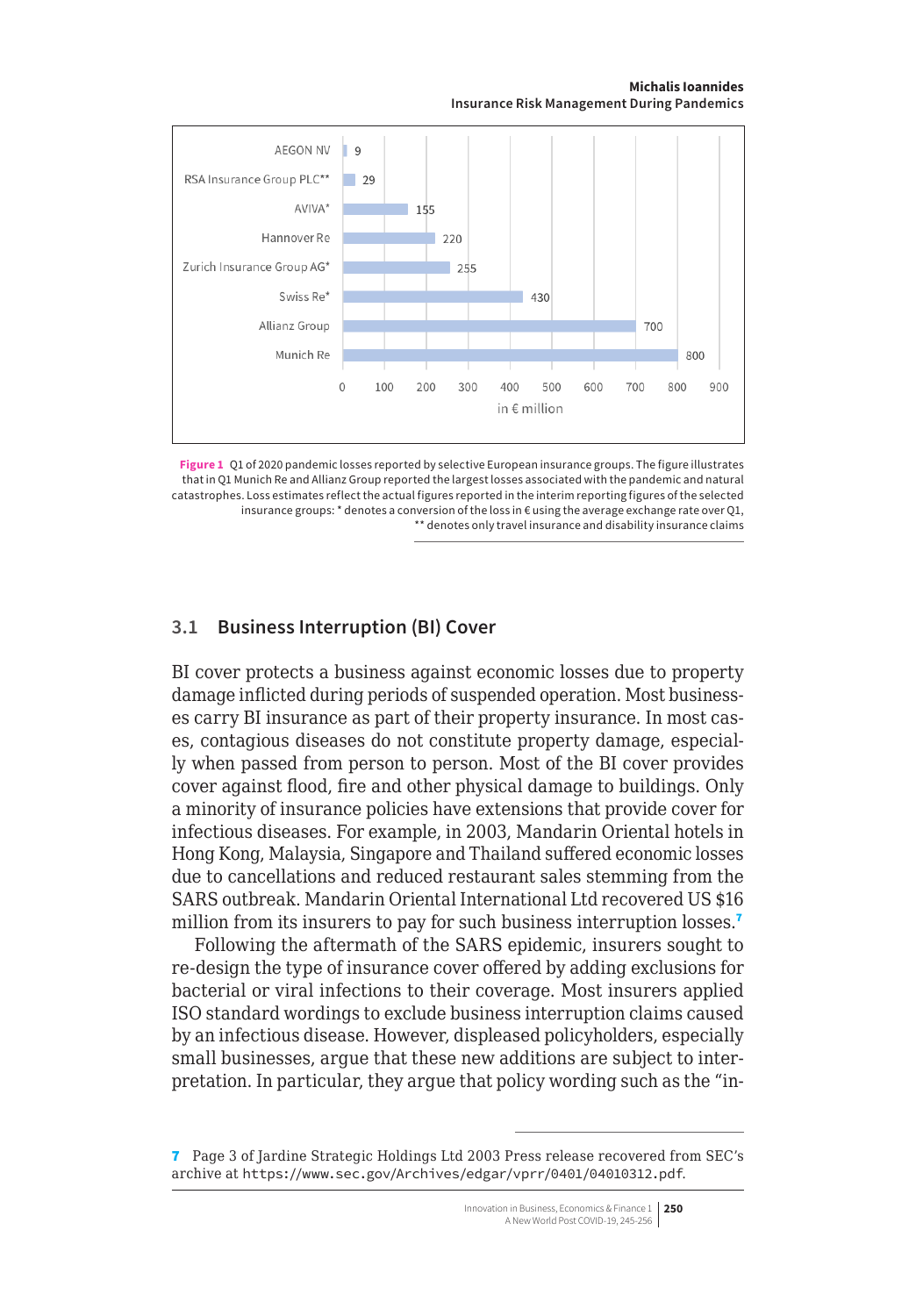<span id="page-6-0"></span>ability to use the office due to restrictions imposed by a public authority during the period of insurance following *an occurrence of notifiable human disease*" implies that cover is provided for the current crisis.

An industry wide solution is required, and concessions need to be made. This is a key controversial area and the UK's financial regulator<sup>8</sup> is seeking answers to the question "should insurers remain liable?" at the High Court in late July. This involves 17 disputed policy wordings offered by eight insurance groups. This existential battle for some UK businesses has a global audience, given that European, US and Asian insurers are also facing the same issue.

#### **3.2 Variability in Investment Returns**

The sharp downturn in economic activity resulting from the COVID-19 outbreak has put significant pressure on insurer's profitability in the near term, as already reflected in insurers' equity prices. Figure 2 illustrates the sharp change in risk appetite which caused a panic 'sell-off' across all major stock market benchmarks **[fig. 2]**. The shares of insurance groups in most jurisdictions have also fallen. At the end of Q2 2020, the sector's performance, approximated by the fall in the MSCI Global Insurance Index, experienced a drop of c. 22%. During the Great Financial Crisis (GFC), the sector experienced a dramatic fall of c. 53%, underperforming the broader equity indices, as illustrated in panel 1 of figure 2.

Falling equity prices (panel 1) were accompanied by widening corporate spreads (panel 2), which were marginally offset by declines in government yields, as illustrated in figure 3. This further exacerbated the under performance of the insurance sector, relative to broader stock market indices. Insurance companies' portfolios are heavily invested in long-term sovereign and corporate bonds, and the market's reaction anticipated potential mark-to-market losses on the investment portfolios of insurers. Large falls in the market prices of corporate bonds are linked to the widening of credit spreads **[fig. 2, panel 2]**. These losses are largely offset by gains on government bond portfolios due to the negative change in government yields **[fig. 3, panels 1 and 2]**.

Over Q1 2020, the dislocation in financial markets was more pronounced in the sub-investment grade corporate bond markets. Figure 2, panel 2, illustrates the widening of the credit spreads across four different credit indices over three different periods. The change to the Barclays high yield credit spreads reached levels not seen since the 2007 GFC, although they fell short of touching the GFC peaks. This index along with the widening of spreads in investment grade iBOXX indices indicate pronounced levels of credit risk. These are

<sup>8</sup> See <https://www.ft.com/content/fafc4037-b86d-4feb-8c98-0ac6afa5da83>.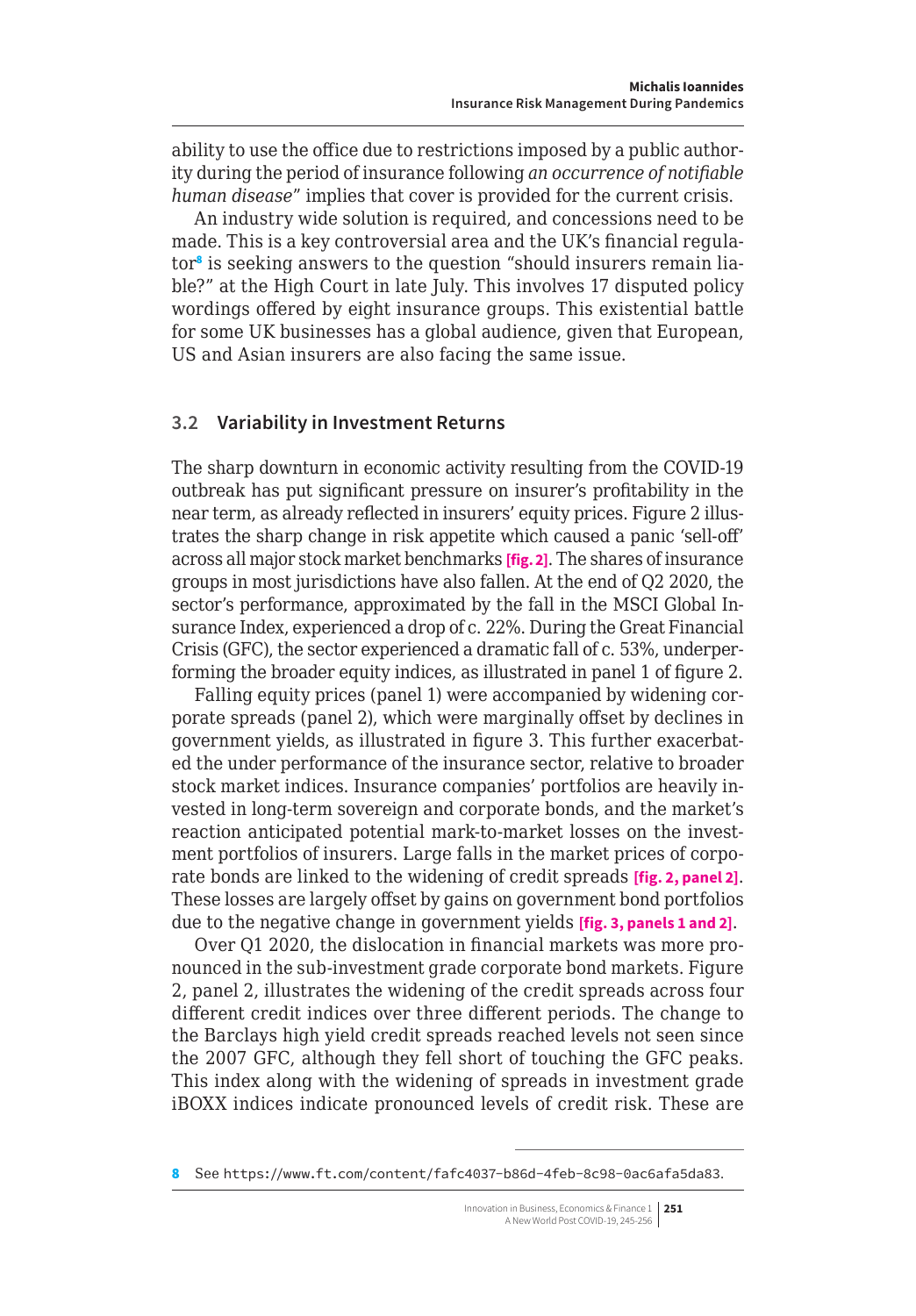associated with the weakening credit quality of borrowers in vulnerable corporate sectors (i.e. the retail, travel, transportation, leisure and gambling, hotels and oil and gas sectors), some of which operate with significantly higher liquidity requirements, maturity mismatches and leverage. Further weakening of the corporate sector for the above reasons could significantly increase the credit downgrade and default losses experienced by insurance groups.



**Figure 2** Equity and bond market performance over selected periods. Source: Author's calculations, Bloomberg, IHS Markit. Panel 2 includes the UK Non-Gilts iBOXX 7-10 Year indices that include bonds rated A and BBB with terms to maturity between 7 to 10. The quotes spread is the change of the OAS (option adjusted spreads) over the stated period

# **3.3 Sensitivity of Solvency Capital to Key Risk Drivers**

Declines in interest rates are not necessarily associated with strong solvency<sup>9</sup> positions. Life insurance groups' balance sheets are generally more sensitive to declines in short-term interest rates. That sensitivity is associated with the long-dated nature of policy holder annuity

<sup>9</sup> In Europe, the Solvency 2 directive requires insurance and reinsurance groups to have enough capital buffers in place over one year to be able to survive with at least a 99.5% probability (i.e. having assets in excess of its liabilities in one year's time) and then being able to fully de-risk its balance sheet. In Switzerland, the aim of the Swiss solvency test (SST) is similar. The required capital is calibrated at the 99th percentile. The solvency ratio is defined as the ratio of eligible own funds to the required solvency capital.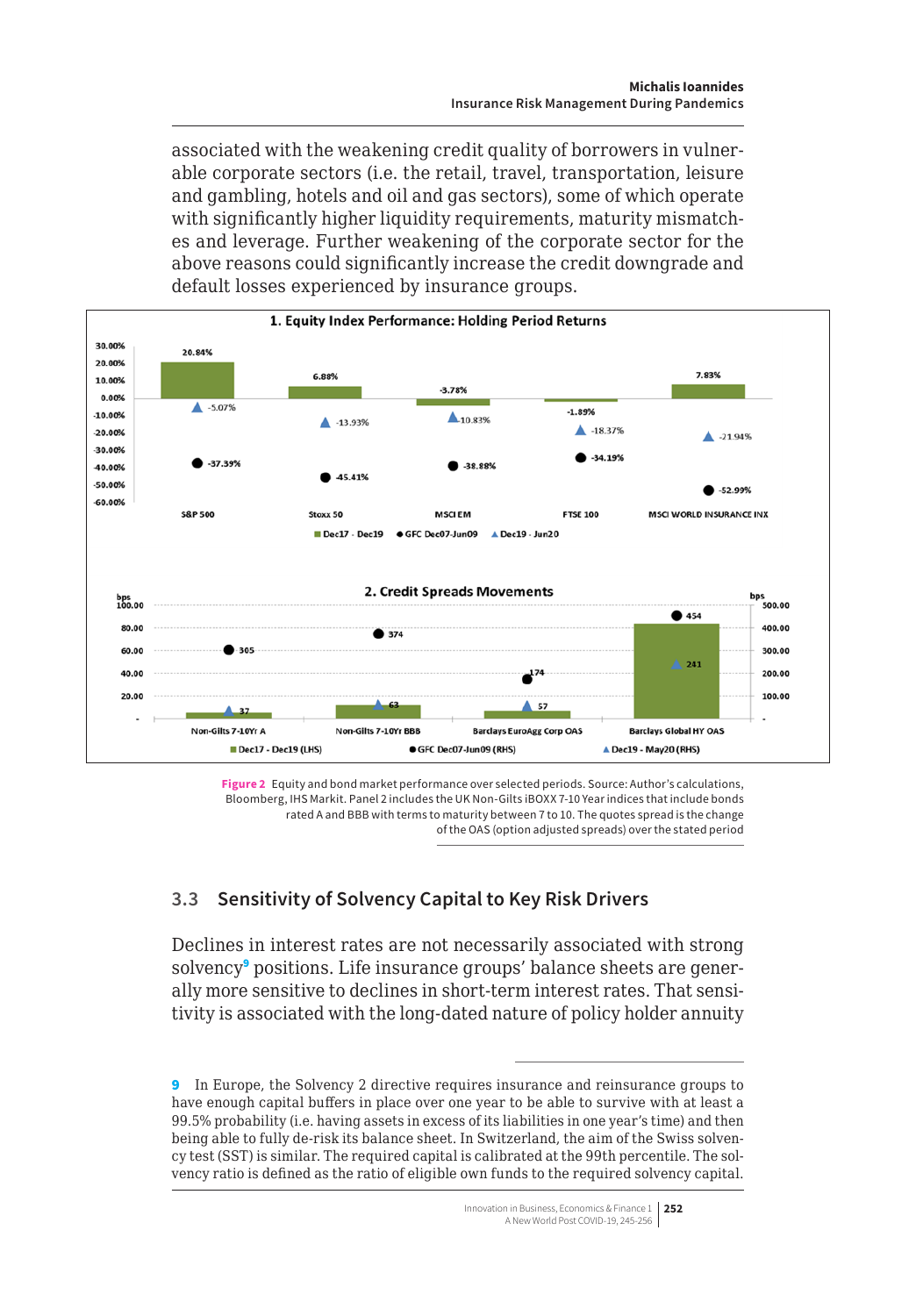<span id="page-8-0"></span>liabilities, and with investment guarantees embedded in the investment products that are usually wrapped by life insurance contracts.

Life insurance companies usually seek long duration assets, in order to match the long-term duration of their annuity liabilities, and in effect minimise any duration gaps in their asset and liability management processes. This active management is required due to the biometric nature of their liabilities. Life insurance companies are exposed to changes in life expectancy, which in turn affects the duration of the insurers' annuity liabilities. If this change in duration is left unmanaged, it will affect the company's earnings and solvency capital position. Therefore, insurers engage actively in managing duration gaps by ensuring that cash flows from their fixed income portfolio match the annuity liability outgoings, either through lengthening the maturity of their asset portfolio, and/or engaging in hedging activity.

Insurance groups also maintain a high-quality asset portfolio, primarily consisting of government bonds, corporate bonds (average credit quality of A) with limited exposure to sub-investment grade bonds (i.e. average 2%, but varies between 0% to 8%), and to the most vulnerable corporate sectors impacted by the coronavirus pandemic. The fixed income portfolios also include portfolios of privately rated assets (i.e. up to 30% to 40% of the overall portfolio) made up of commercial real estate loans secured by property assets, equity release mortgages, infrastructure loans and loans extended to housing associations and universities.

Panels 3 and 4 of figure 3 illustrate the solvency ratio as at the year-end 2019 and the change to the solvency ratio of major European insurance groups recorded over Q1 2020, respectively. For instance, AXA's solvency ratio was 182% on March 31, 2020; down 16% points on its year-end 2019 position. The negative change in AXA's solvency ratio, as for most groups, is mainly driven by unfavourable market conditions, primarily higher corporate and sovereign spreads and lower interest rates. Thus far, the COVID-19 crisis and the volatility market environment have depleted earnings and reduced solvency capital within each group's acceptable ranges. Q1 losses were offset by positive operating returns for the quarter.

Given that events are still unfolding, credit risk remains a pronounced exposure for European insurers. Groups with holdings of direct property and commercial real estate loans have provided rent concessions to tenants in response to the 'Great Lockdown' and in accordance with the authorities' guidance. Depending on the duration of this lockdown, these rent concessions could create short-term cash flow mismatches that could lead to bigger concerns in terms of liquidity, asset-liability management and capital. If this is prolonged, insurance groups will experience further downgrades and defaults in their fixed income portfolios associated with non-financial businesses operating in the most vulnerable sectors of the economy.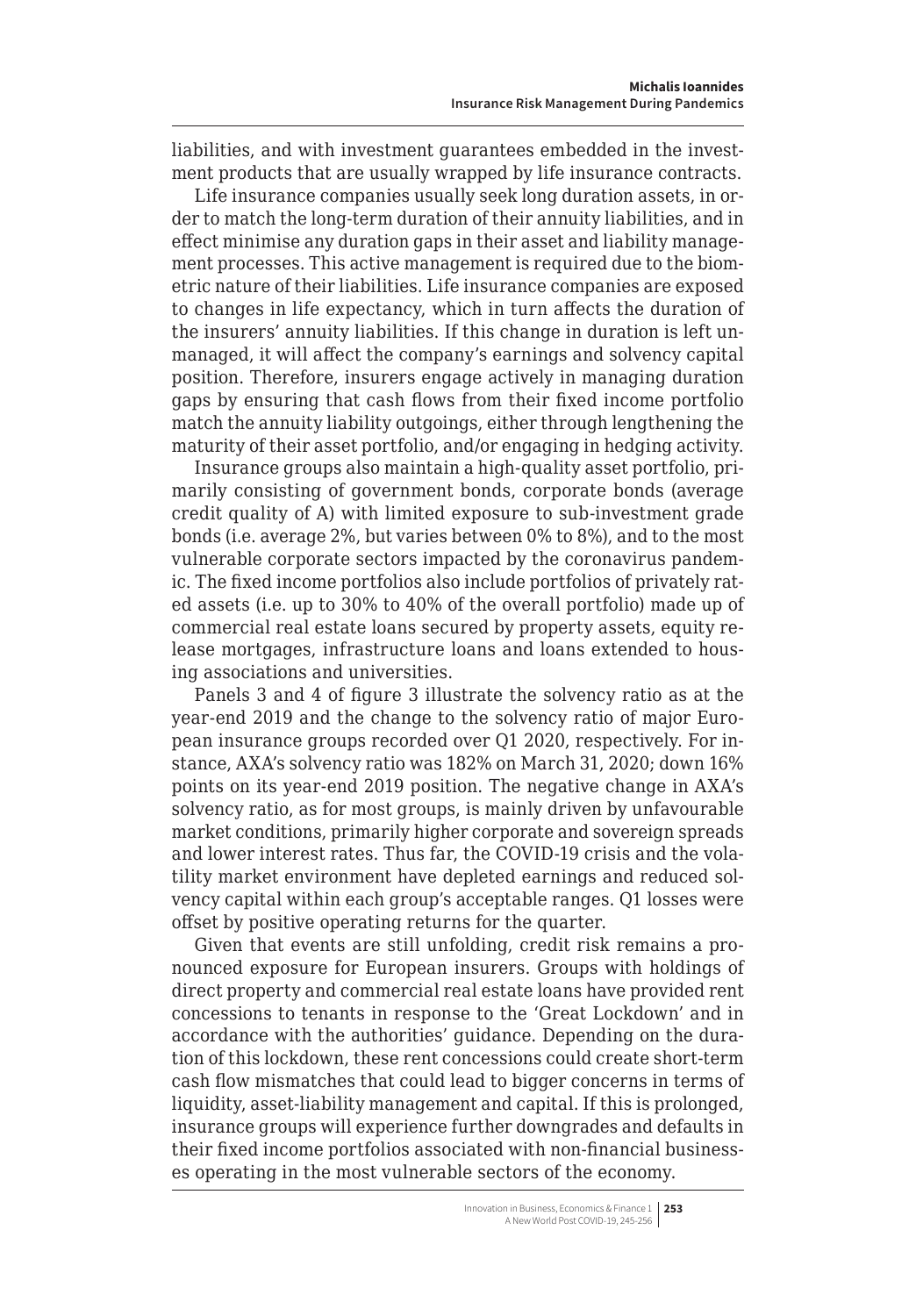#### **Michalis Ioannides**

**Insurance Risk Management During Pandemics**



**Figure 3** Long-term rates and solvency of selected European groups. The figure illustrates the levels and changes to the 10-year government nominal rates and to the solvency levels as reported in the year-end 2019 audited financial disclosures of each insurance group. Almost all European groups are on a Solvency 2 basis. Only Swiss insurance groups, Zurich, Swiss Re and Swiss Life are on a Swiss Solvency Test (SST) basis. Note: Swiss Re's (denoted with \*) quarterly change to its solvency ratio (panel 4) is an estimate, and not an actual disclosed figure. Swiss Re noted in its recent quarterly announcement that the Solvency ratio for Q1 2020 is comfortably above 200%

The impact of current defaults remains below the 2009 peak level.<sup>10</sup> AXA has disclosed that its solvency sensitivity is -6% points to a credit rating migration that assumes a full letter downgrade (i.e. three notches) to 20% of its corporate bonds (including privately rated debt). This is not an unlikely scenario given the IMF's current outlook on the world economy, as discussed in section 2.

#### 4 Conclusions

Thus far insurance groups have comfortably covered their losses caused by the current pandemic. The duration of the lockdown impacts the speed of the economic recovery, which in turn determines

<sup>10</sup> As per Moody's most recent default report. This forecasts an increase in sub-investment grade bond default rates from the current level of 4% to 10.4% by the end of 2020.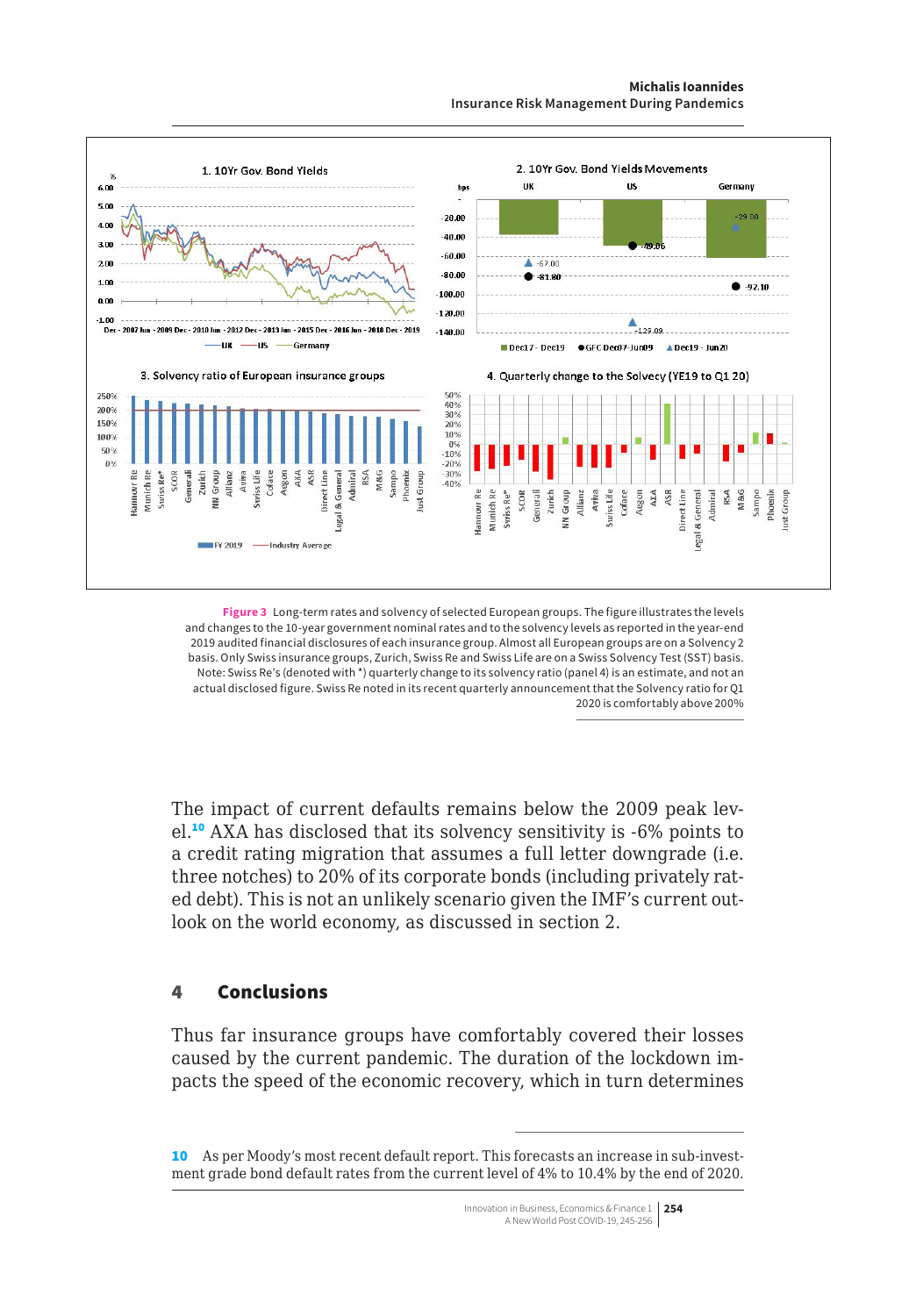<span id="page-10-0"></span>the extent of the impact on the grown of the economy and on the insurance sector. Further vulnerabilities in the corporate sector could lead to further falls in financial markets. This would adversely impact earnings and could marginally reduce the solvency position of large life insurance groups. Impairments and revaluations due to credit rating migrations would further impact investment income, creating liquidity concerns and asset and liability mismatches. The key focus is disciplined asset-liability management, through duration extension and increased use of traditional retrocession. Life annuity writers could see an increase in their liabilities over the next five years, driven by a slow down in life expectancy improvements.

In the non-life segment, there is uncertainty around the underwriting performance of the property and casualty business. Few groups have withdrawn their earnings guidance partly due to the potential for further COVID-19 relation claims, as well as the lower investment yield environment. The current High Court case on business interruption claims adds litigation and reputational risks to the repertoire of risks that concern insurers.

Coming out of this crisis, insurance groups will need to re-design specific product lines to align more closely with policyholders' needs and meet regulators' expectations. Regulators will also be focused on the adequacy of the industry's solvency capital, the appropriateness of their regulatory frameworks and on the effectiveness of the industry's current risk management frameworks.

Finally, in a post COVID-19 world, governments could play a more active role in providing pandemic insurance. The US insurance industry is supporting new legislation that would allow federal states to share pandemic losses with the industry. This would not be unprecedented, as the Terrorisms Risk Insurance Act (TRIA), which was introduced in response to 9/11, allows for a federal loss sharing programme for certain insured losses resulting from certified act of terrorisms.

# **Bibliography**

- Dawood, F.S. et. al. (2012). "Estimated Global Mortality Associated with the First 12 Months of 2009 Pandemic Influenza A H1N1 Virus Circulation: A Modelling Study". *The Lancet Infectious Diseases*, 12(9), 687-95. [https://](https://doi.org/10.1016/S1473-3099(12)70121-4) [doi.org/10.1016/S1473-3099\(12\)70121-4](https://doi.org/10.1016/S1473-3099(12)70121-4).
- DeWitte, S.N. (2014). "Mortality Risk and Survival in the Aftermath of the Medieval Black Death". *PLoS ONE*, 9(5), e96513. [https://doi.org/10.1371/](https://doi.org/10.1371/journal.pone.0096513) [journal.pone.0096513](https://doi.org/10.1371/journal.pone.0096513).
- FT, Financial Times (2009). "Plan for Pandemic but Avoid Panic". *Financial Times*. 27 April. [https://www.ft.com/content/d115adfe-335e-11de-](https://www.ft.com/content/d115adfe-335e-11de-8f1b-00144feabdc0)[8f1b-00144feabdc0](https://www.ft.com/content/d115adfe-335e-11de-8f1b-00144feabdc0).